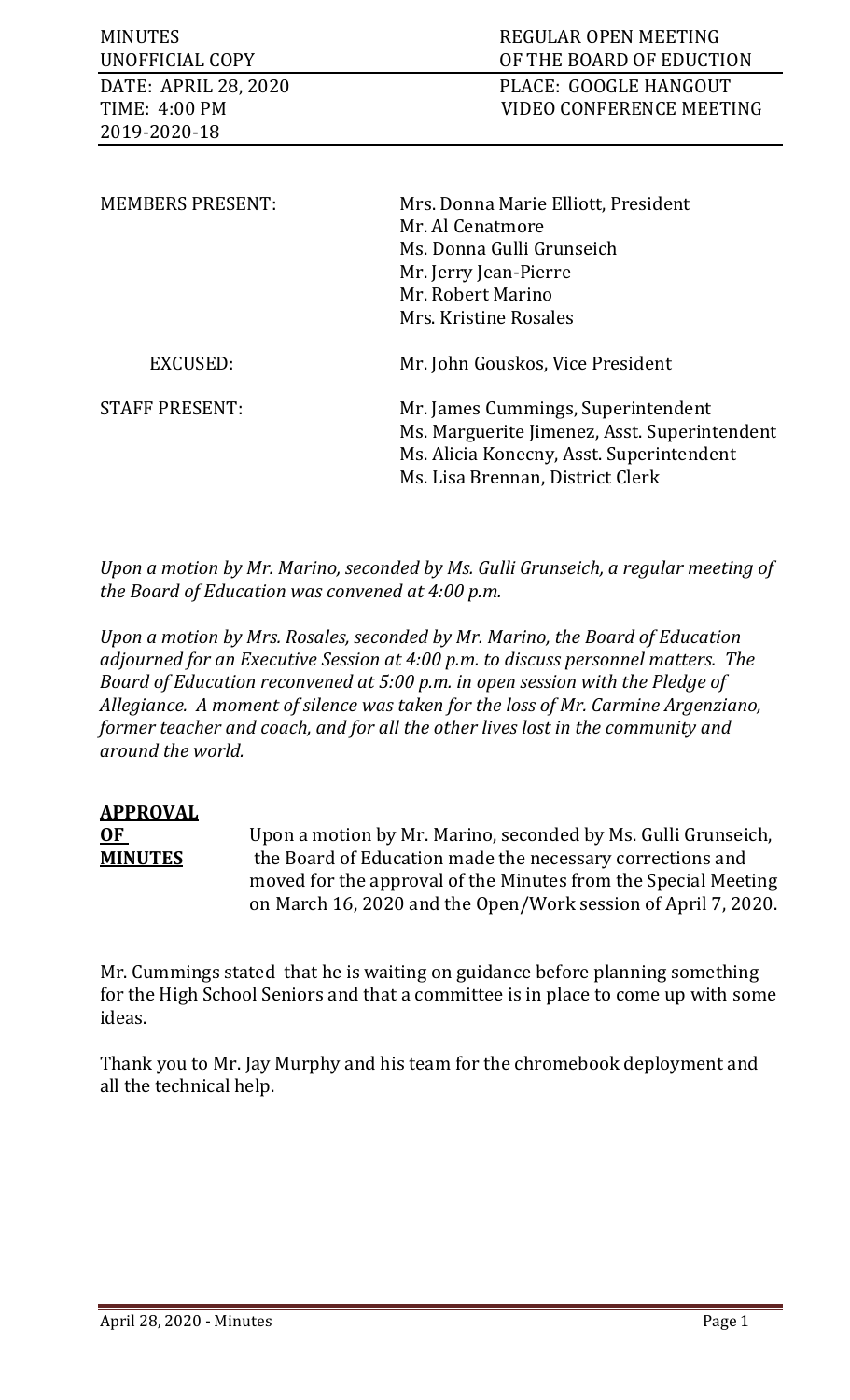

**Sameer Riaz - Valedictorian Zubaer Mohiuddin - Salutatorian Tasfia Shaikh Matthew Rosati Alisha Suhail Alexander Glancy Sabrina Felipe Angela D'Antonio Gavin Thomas Jessica Siford**

# **NEW BUSINESS:**

# **2020-2021 BOCES BUDGET**

**VOTE AND** *Upon a motion by Mrs. Rosales, seconded by Mr. Marino, the Board of*  **ELECTION** *Education unanimously approved the following Resolution:*

> **RESOLVED,** that the Board of Education of the Deer Park UFSD will vote to approve the 2020-2021 Administrative budget for the Board of Cooperative Educational Services, Second Supervisory District of Suffolk County (West Suffolk BOCES) NY and,

**BE IT FURTHER RESOLVED**, that the Board of Education will support Mr. James Kaden, Mrs. Jeanette Santos and Mr. Peter Wunsch to fill three vacant seats, each for a three year term on the Western Suffolk Board of Cooperative Education Services.

# **CORRECTIVE**

**ACTION** *Upon a motion by Mr. Centamore, seconded by Mr. Jean-Pierre, the Board* **PLAN** *of Education unanimously approved the following Resolution:*

> **RESOLVED,** that the Board of Education approve the risk assessment report and reports on capital asset and construction project procedures and their respective corrective action plans.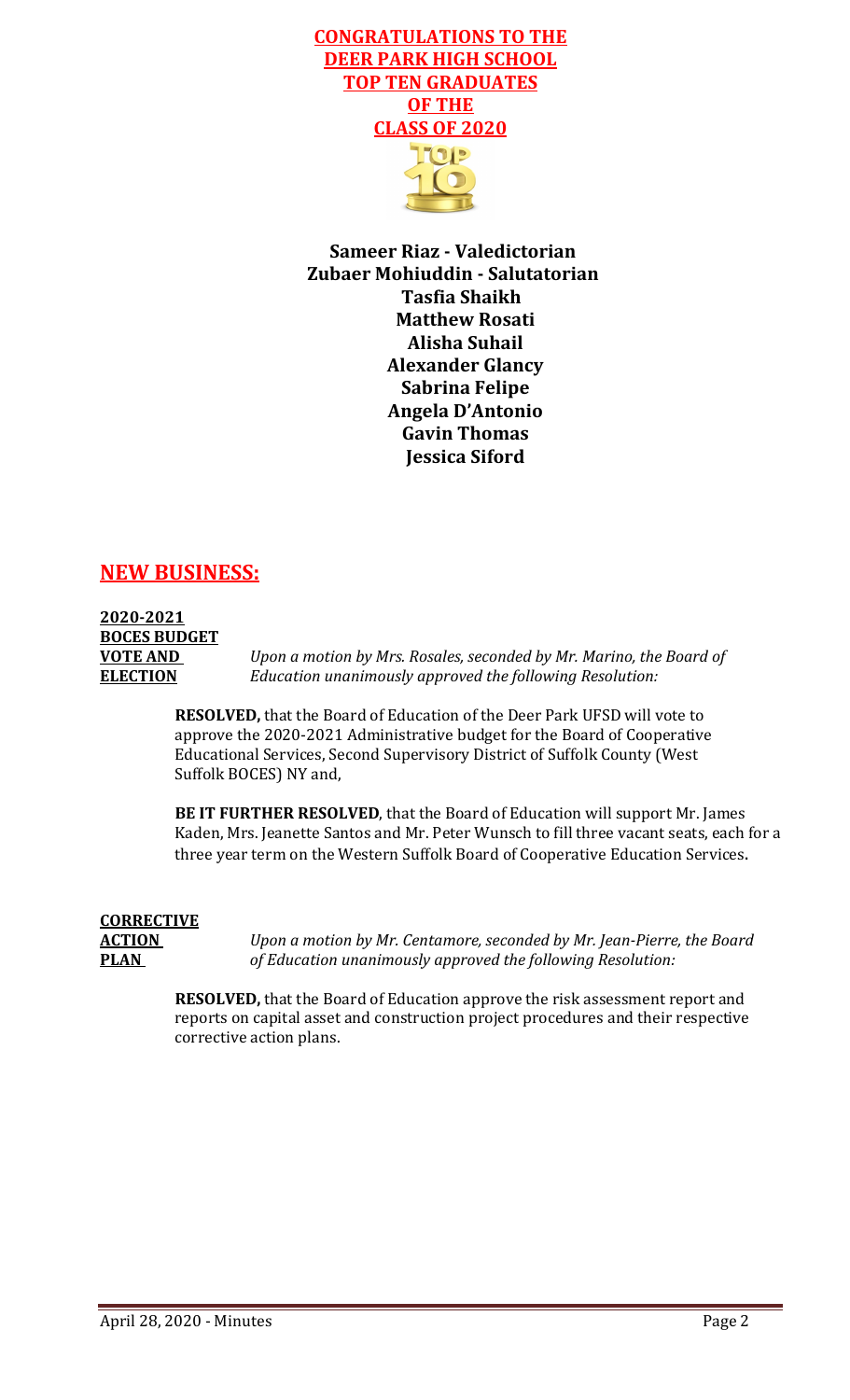**OF** *Upon a motion by Ms. Rosales, seconded by Ms. Gulli Grunseich, the*  **SCHEDULES** *Board of Education unanimously approved the following schedules collectively:*

### **NON-INSTRUCTIONAL**

#### **SCHEDULE LR – LONG TERM SUBSTITUTE/LEAVE REPLACEMENTS (INSTRUCTIONAL)**

#### **Darin Harrison**

Robert Frost MS Position: Special Education Leave Replacement Teacher Salary/Step: \$62,450 MA/Step 1 Effective Date: 4/8/2020 – 6/30/2020 Comments: (Quirk) Leave Replacement – salary prorated at \$15,612.50

#### **SCHEDULE O – RESIGNATIONS/RETIREMENTS/REMOVALS/TERMINATIONS (INSTRUCTIONAL)**

#### **Darin Harrison**

Robert Frost MS Position: Permanent Substitute Teacher Effective Date: 4/8/2020 – 6/30/2020 Comments: Resignation in order to accept Special Ed Leave Replacement position (Quirk)

#### **SCHEDULE Q – LEAVE OF ABSENCE (INSTRUCTIONAL)**

#### **Ariel Curcio**

Robert Frost MS Position: Math Teacher Effective Date: 4/6/2020 – 4/18/2020 Comments: Change of Date for Paid Maternity LOA (FMLA)

#### **Patricia Eysser**

May Moore Position: Elementary Teacher Effective Date: 3/12/2020 – 3/13/2020 Comments: Change of Date for Paid Medical LOA (FMLA)

#### **Virginia Lepore**

John F. Kennedy Int. School Position: Teaching Assistant Effective Date: 3/3/2020 – 4/14/2020 Comments: Change of end date for Unpaid Medical (WC) LOA (returning early)

#### **Salvatore Mascolo**

Robert Frost MS Position: Math Teacher Effective Date: 4/20/2020 – 6/30/2020 Comments: Extension of Paid Medical LOA

#### **Paula McCaffrey**

Deer Park High School Position: Social Studies Teacher Effective Date: 9/1/2020 – 6/30/2021 Comments: Unpaid LOA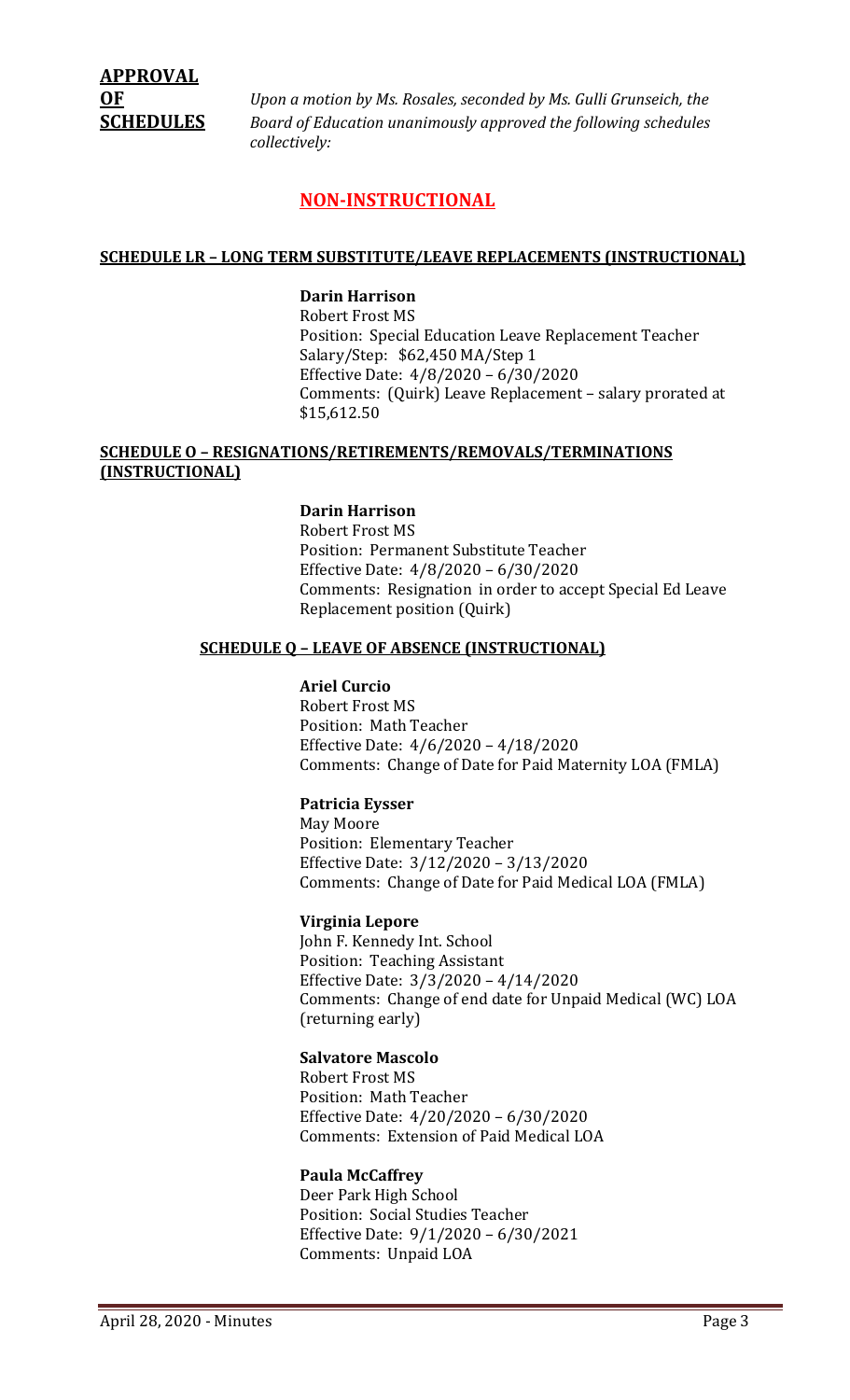#### **Audrey Schulter**

John F. Kennedy Int. School Position: Elementary Teacher Effective Date: 3/12/2020 – 3/13/2020 Comments: Extension of Paid Medical LOA (WC)

#### **SCHEDULE TTPA – TEMPORARY ASSIGNMENT (INSTRUCTIONAL)**

#### **Michelle Champlin**

Robert Frost MS Position: ELA Prep Class Teacher Salary: \$73.10/hr. Effective Date: 3/3/2020 – 3/12/2020

#### **Christine Curran**

Robert Frost MS Position: ELA Prep Class Teacher Salary: \$73.10/hr. Effective Date: 3/3/2020 – 3/12/2020

#### **Shayna Gnann**

Robert Frost MS Position: ELA Prep Class Teacher Salary: \$73.10/hr. Effective Date: 3/3/2020 – 3/12/2020

#### **Carter Jones**

Deer Park High School Position: JV Boys Lacrosse Coach Salary: \$4,500.85 8.5 Units/Step 1 Effective Date: 3/9/2020 – 3/16/2020 Comments: Salary prorated at \$675.13

#### **Amina Kennedy**

Robert Frost MS Position: ELA Prep Class Teacher Salary: \$73.10/hr. Effective Date: 3/3/2020 – 3/12/2020

#### **Diana Lang**

Robert Frost MS Position: ELA Prep Class Teacher Salary: \$73.10/hr. Effective Date: 3/3/2020 – 3/12/2020

#### **Laura Orzo**

Robert Frost MS Position: ELA Prep Class Teacher Salary: \$73.10/hr. Effective Date: 3/3/2020 – 3/12/2020

#### **Erica Rossi**

Robert Frost MS Position: ELA Prep Class Teacher Salary: \$73.10/hr. Effective Date: 3/3/2020 – 3/12/2020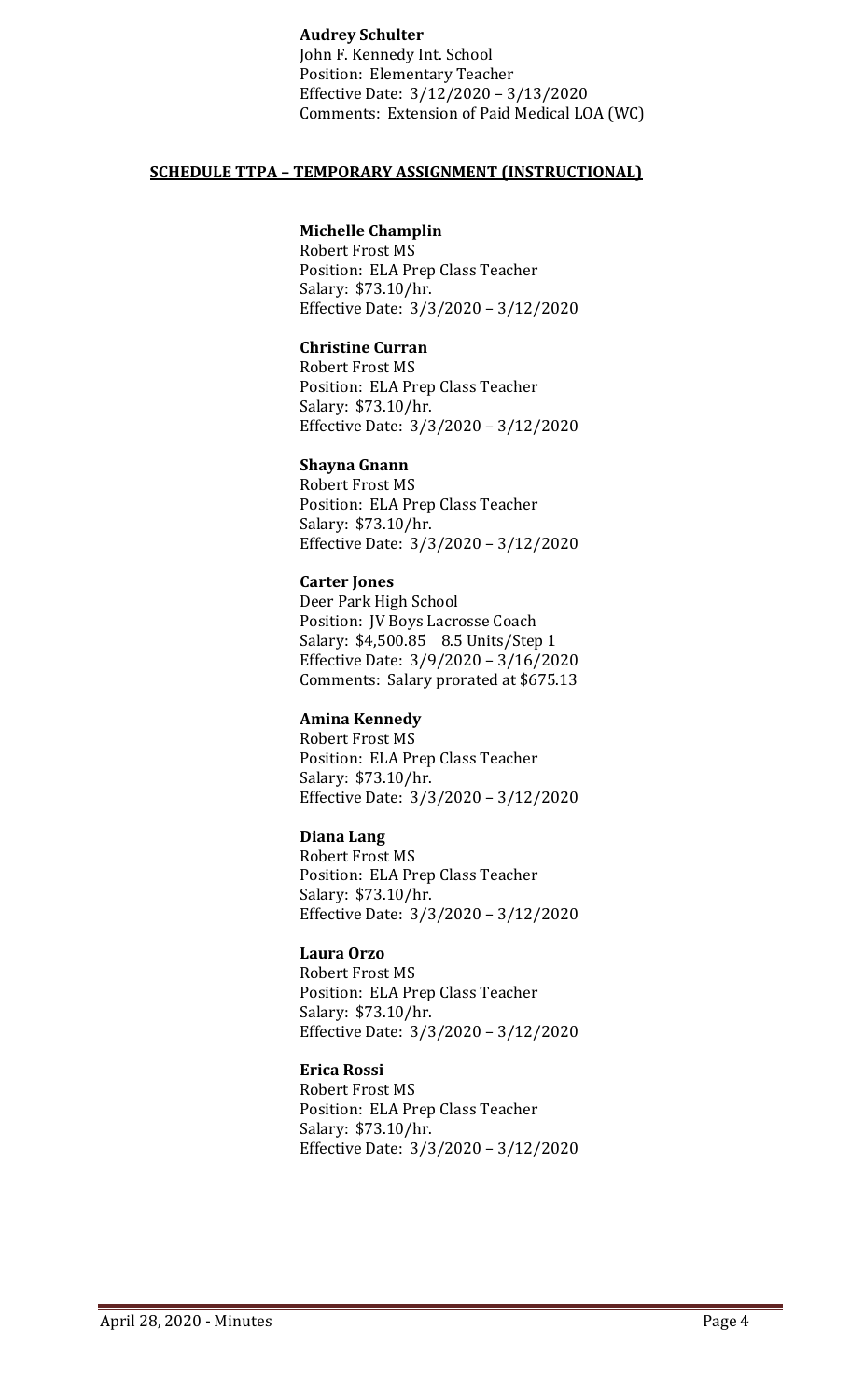# **NON-INSTRUCTIONAL**

#### **SCHEDULE QQ – LEAVE OF ABSENCES (NON-INSTRUCTIONAL)**

#### **Donald Buhrmeister**

Transportation Position: Bus Aide Effective Date: 3/6/2020 – 4/17/2020 Comments: Change of end date for Unpaid Medical LOA (returning early)

#### **Danielle Kerr** John F. Kennedy Int. School Position: Cafeteria Aide Effective Date: 4/19/2020 – 5/7/2020 Comments: Extension of Unpaid Medical LOA (WC)

# **SCHEDULE 20/BP- 822 –SCHEDULE OF BILLS PAYABLE**

| General*               | # 42                 | 4/30/2020 |
|------------------------|----------------------|-----------|
| Federal*               | # 19                 | 4/30/2020 |
| School Lunch*          | # 16                 | 4/30/2020 |
| <b>WORKERS' COMP.*</b> | Daily Check Register | 3/27/2020 |
| <b>WORKERS' COMP.*</b> | Daily Check Register | 3/27/2020 |
| <b>WORKERS' COMP.*</b> | Daily Check Register | 4/2/2020  |
| <b>WORKERS' COMP.*</b> | Daily Check Register | 4/7/2020  |
| <b>WORKERS' COMP.*</b> | Daily Check Register | 4/8/2020  |
| General                | #38                  | 3/31/2020 |
| General                | # 45                 | 4/30/2020 |
| Federal                | # 21                 | 4/30/2020 |
| School Lunch           | # 17                 | 4/30/2020 |
| Trust & Agency         | # 9                  | 3/31/2020 |
|                        |                      |           |

# **SCHEDULE 20-E-443 - EXPLANATION OF BUDGETARY TRANSFERS** #T24

# **SCHEDULES 20-F-374 - CONTRACT REPORTS**

**SCHEDULE 4-H-20 – HOME TEACHING (regular & S/E)**  (confidential)

# **SCHEDULE 4-S-20 – SPECIAL TRANSPORTATION**  (confidential)

**SCHEDULE 4-SE-20 - COMMITTEE RECOMMENDATIONS** (confidential)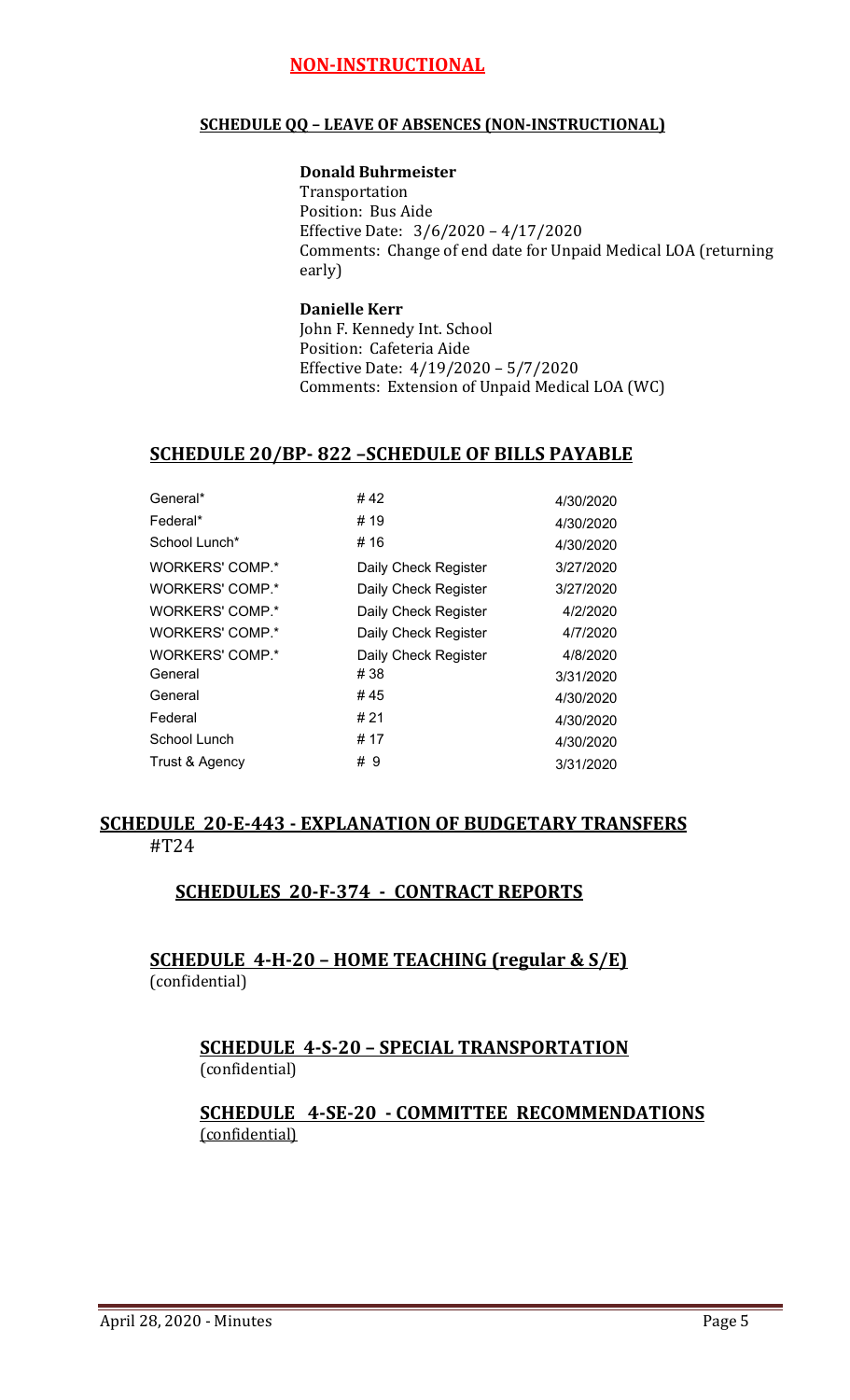# **RECEIPT**

**OF** *Upon a motion by Mr. Centamore, seconded by Mr. Marino,*  **SCHEDULES** *the Board of Education unanimously approved the following receipt of schedules collectively:*

# **SCHEDULE 20-A-490 - TREASURERS REPORT**

| Statement of Revenues - | General Fund<br><b>Capital Fund</b><br>School Lunch Fund<br>Federal Fund | March<br>March<br>March<br>March |
|-------------------------|--------------------------------------------------------------------------|----------------------------------|
| Treasurer's Report      | July/March                                                               |                                  |
| Cash Flow               | July/March                                                               |                                  |
| Claims Audit<br>Report  | March 1, 2020 - March 31, 2020                                           |                                  |

# **SCHEDULE 20-B-817 - APPROPRIATION BUDGET STATUS REPORT**

| Appropriation Budget Status Fund     | General Fund -<br>Capital Fund -<br>School Lunch Fund -<br>Federal Fund -                                                                                                            | March<br>March<br>March<br>March |
|--------------------------------------|--------------------------------------------------------------------------------------------------------------------------------------------------------------------------------------|----------------------------------|
| Extra-Classroom Activities Funds     | High School -<br>Robert Frost -                                                                                                                                                      | February<br>February             |
| <b>Trial Balance</b><br>July - March | General<br>Workers Comp. & Unemployment<br>Federal<br>Capital<br>Capital Energy Cons. Project<br>Trust & Agency<br><b>Private Purpose Trust</b><br>Flexible Benefits<br>School Lunch |                                  |

**DISCUSSION** Ms. Jimenez briefly went over the 2020-2021 Budget with the anticipated loss of state aide.

# **PUBLIC BE HEARD** Questions were asked through Google Hangout Chat:

- Claire Werner Where can the budget be found? Ms. Jimenez stated the budget will not be posted on website until it is finalized
- Bruce Sander Thank you to BOE and Administrators for all you do and for being supportive to the teachers and staff during this crisis